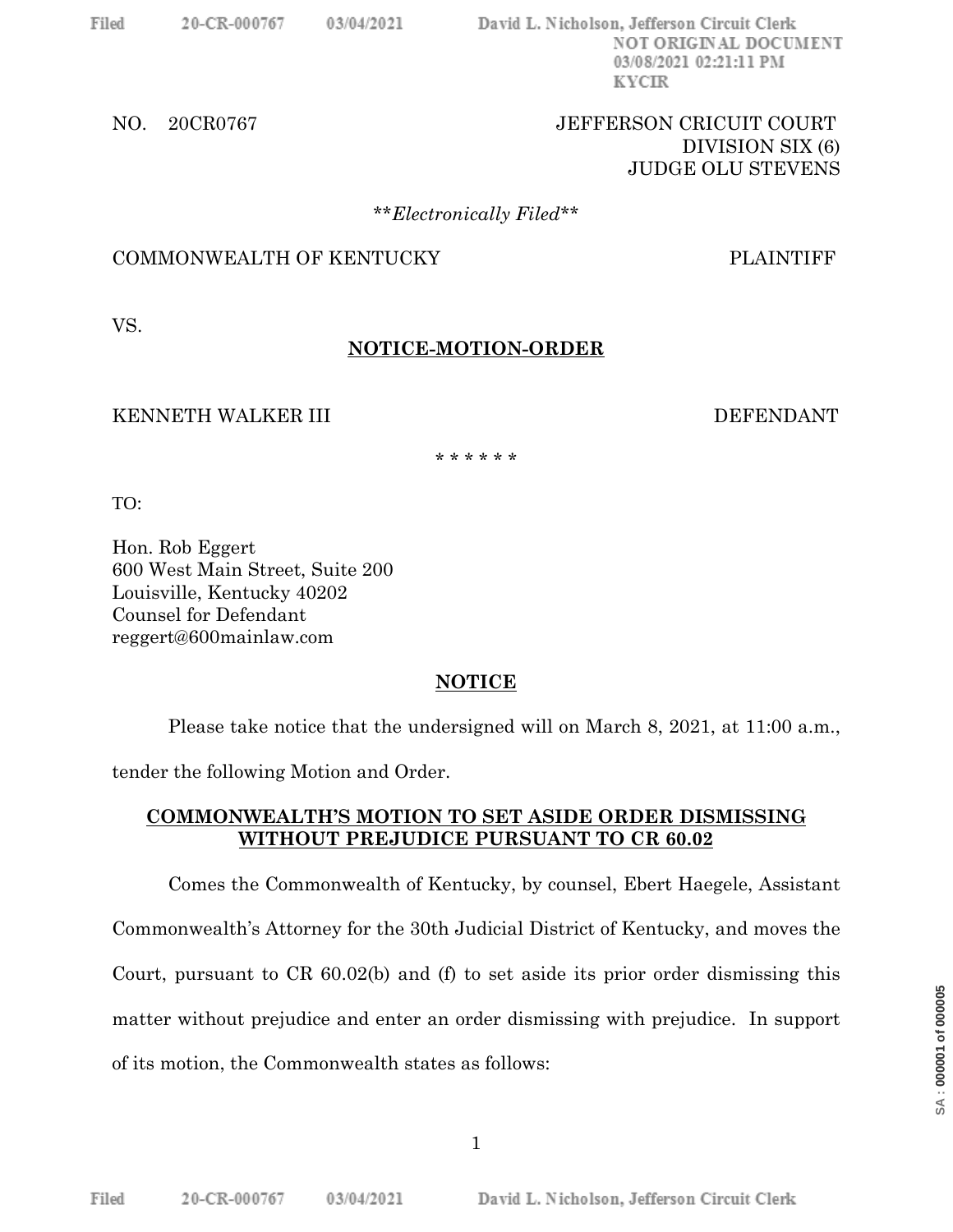1) Defendant was indicted on March 19, 2020 and charged with criminal attempt to commit murder of a police officer and first-degree assault. The charges arose from the March 13, 2020, shooting of Louisville Metro Police Sergeant Jon Mattingly while LMPD narcotic detectives attempted to serve a search warrant at Breonna Taylor's residence located at 3003 Springfield Drive, Apartment No. 4, in Jefferson County, Kentucky. As detectives entered the residence to execute the warrant, Defendant fired a shot striking Sergeant Mattingly. Multiple detectives returned fire striking Ms. Taylor who died from her injuries. On May 22, 2020, the Commonwealth moved to dismiss the indictment without prejudice. Defendant raised no objection to the Commonwealth's motion, and the Court entered an order on May 26, 2020, granting the motion.

2) The Commonwealth moved to dismiss the case without prejudice because there were multiple, on-going, investigations into the events surrounding the execution of the warrant, Defendant's firing of the initial shot, and the detectives' response fire. Investigations were being conducted by the Louisville Metro Police Public Integrity Unit, the Federal Bureau of Investigations, the US Department of Justice, and the Kentucky Attorney General's Office. The dismissal was without prejudice to allow for the development of any additional information relevant to the charges against Defendant.

3) To the best of the Commonwealth's knowledge, but for the investigation by the US Department of Justice, the investigations into this matter have concluded and no new information relevant to the charges against Defendant in this matter has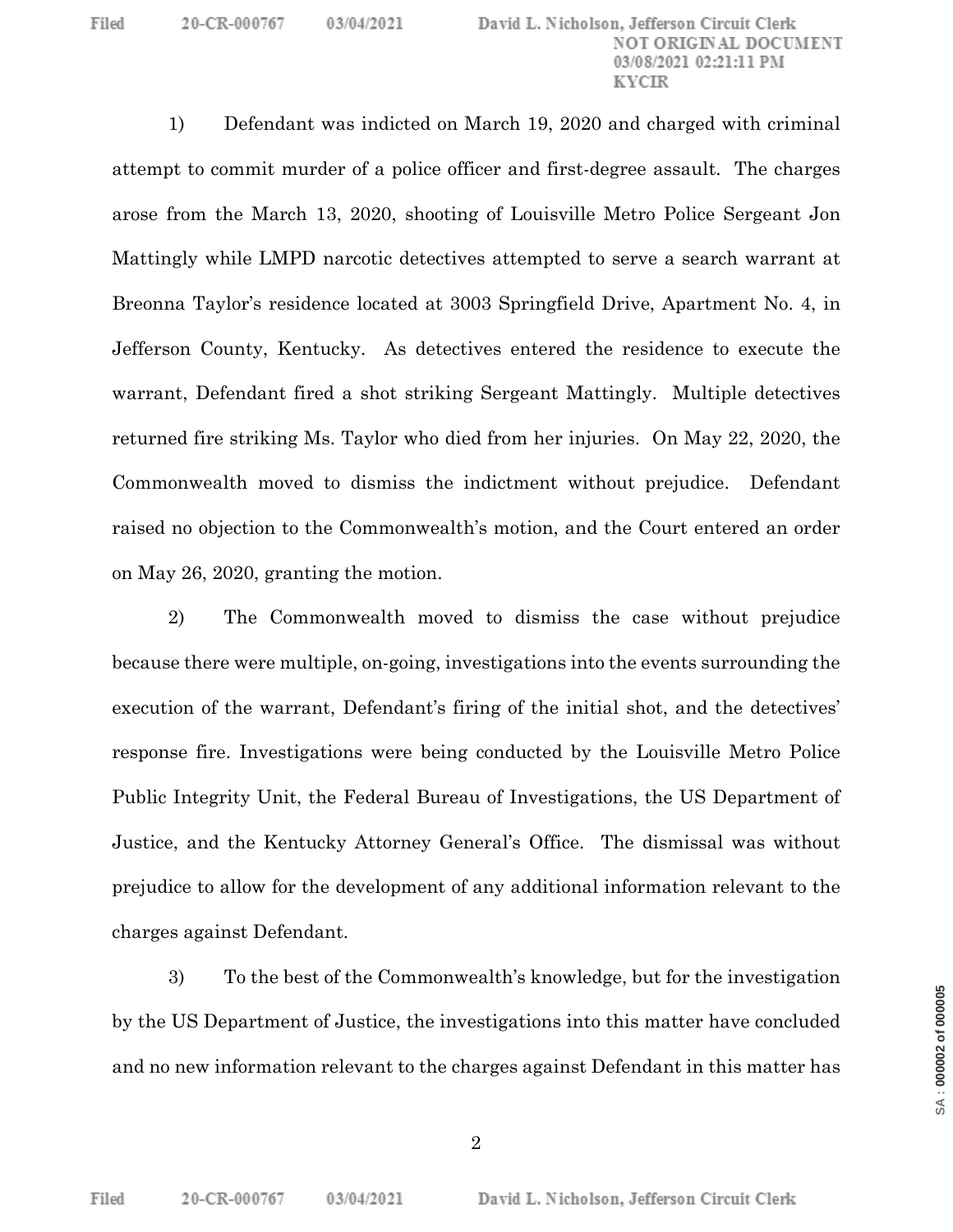been brought to the Commonwealth's attention. As such, the Commonwealth moves the Court to amend its prior dismissal of this matter without prejudice to a dismissal with prejudice under CR 60.02(b) and (f).

**WHEREFORE**, based on the foregoing, the Commonwealth respectfully requests that the Court enter an order dismissing this matter with prejudice.

Respectfully submitted,

s/ Thomas B. Wine THOMAS B. WINE Commonwealth's Attorney

s/Ebert Haegele EBERT HAEGELE Assistant Commonwealth's Attorney 514 West Liberty Street Louisville, Kentucky 40202 (502) 595-2300

03/04/2021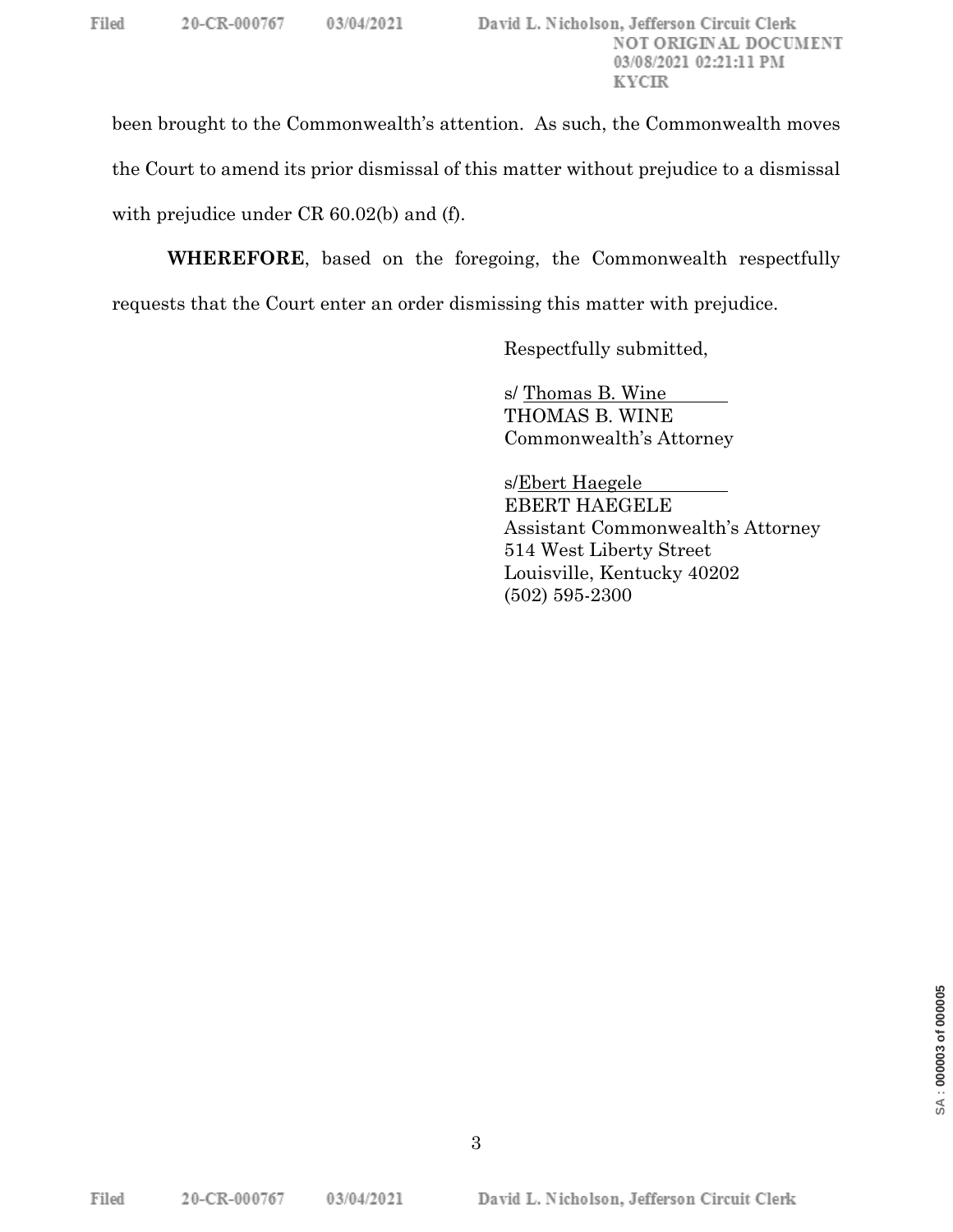## **CERTIFICATION**

This is to certify that a copy of the foregoing was on this 4th day of March 2021, eFiled with the Court and served via the filing system to Hon. Rob Eggert, counsel for Walker.

> s/Ebert Haegele Assistant Commonwealth's Attorney